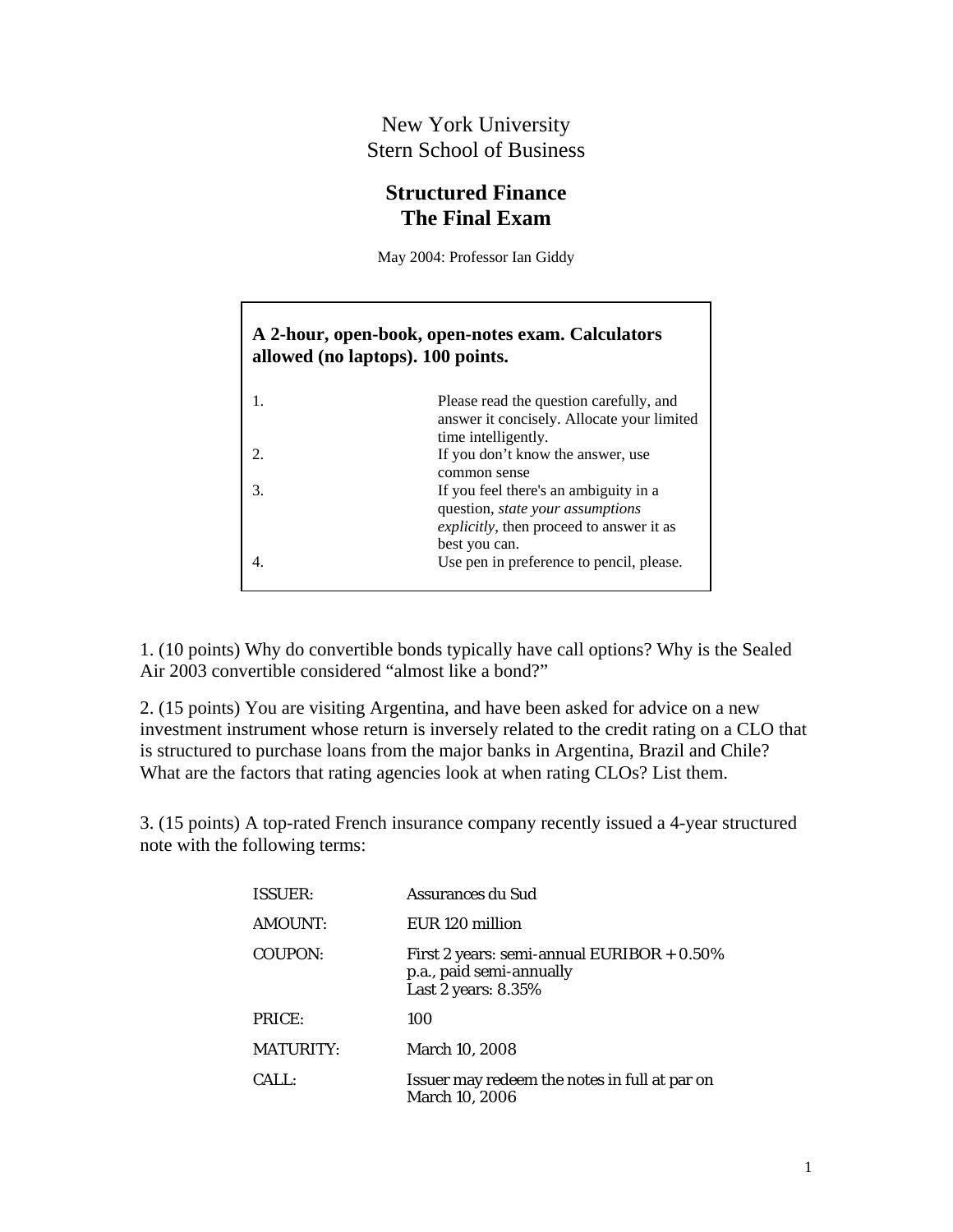FEES: 30 bp

ARRANGER: EuroCredit Limited

The crucial elements are the coupon and call clauses. First, to appeal to the investor, the issuer has agreed to pay an **above-market rate** on both the floating rate note and the fixed rate bond segments of the issue

FRN portion: .70% above normal cost Fixed portion: .50% above normal cost

It was rumored in the market that the deal had been privately placed with the French Teachers Fixed-Income Fund, and that the issuer had swapped the deal into a floating rate, by means of a swaption that was priced at 1.20%.

Illustrate, with a diagram, how this might work. What do you estimate to be the effective cost of funds?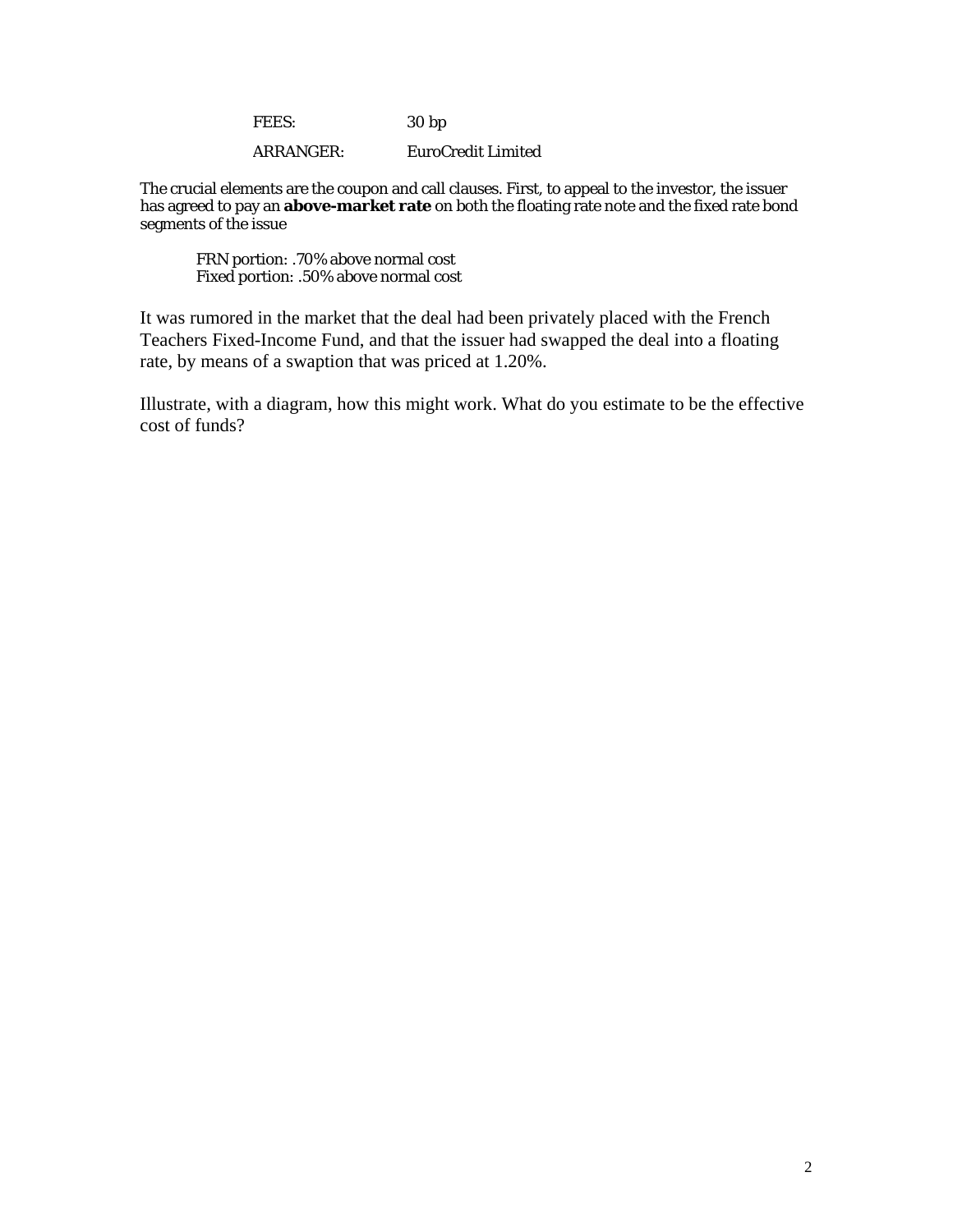4. (20 points) Show, with a numerical illustration, how a bank can save on its capital requirements by securitizing its loan portfolio.

5. (40 points) Structuring an LBO's Mezzanine Financing

The management team of the data services division at Liberty Travel is considering a leveraged buyout of the data services division of their firm. For several months they have worked closely with a private equity firm on analyzing the possibilities. At last they have come up with some numbers to show the banks and potential equity investors. The idea is that they would form a new company, TravelServices, to buy the division.

The new company would issue 12 million shares with a nominal par value of \$5. The proposed purchase price of the Liberty division is \$450 million. In addition the new company would assume \$55 million worth of equyipment lease obligations (this is the present value of the lease obligations). Fees are expected to run at 7% of the purchase price. Expected new capex and restructuring costs are estimated at \$51 million up front. After these investments, little or no new capital expenditures would be needed for several years.

TravelServices expects to have EBIT of \$90 million in the first year after purchase. This is predicted to grow at 6% for the first 3 years and 3% thereafter.

Because of depreciation expenses amounting to some \$30 million p.a., the company does not expect to pay any taxes for at least 4 years.

The challenge is financing the buyout. Discussions with banks suggest that for this kind of business it might be difficult to syndicate an acquisition loan unless EBIT interest coverage is at least 1.8. At this level, the cost of funds would be quite high (see table), but the prospective owners expect to be able to repay the loans within 4-5 years.

The division's managers, who would run the company, have managed to raise \$15 million among themselves to invest in the company. The remainder must be raised by the private equity firm, whose investors generally look for a 25% return and an exit plan after 5 years. They are interested in participating in the upside of the firm's performance by taking an equity or quasi-equity stake in exchange for their capital. However they also insist on seniority over the management's shareholding.

The partners have pledged that no dividends will be paid for the first 5 years. Similar companies (with little or no debt) have been able to go public at a multiple of 6x EBIT, assuming a low level of debt.

(a) What is the total cost of the deal?

(b) What is the company's debt capacity, and how much additional private equity financing is needed?

(c) What deal can you structure for the private equity firm?

(d) ) What deal can you structure for the manager-owners?